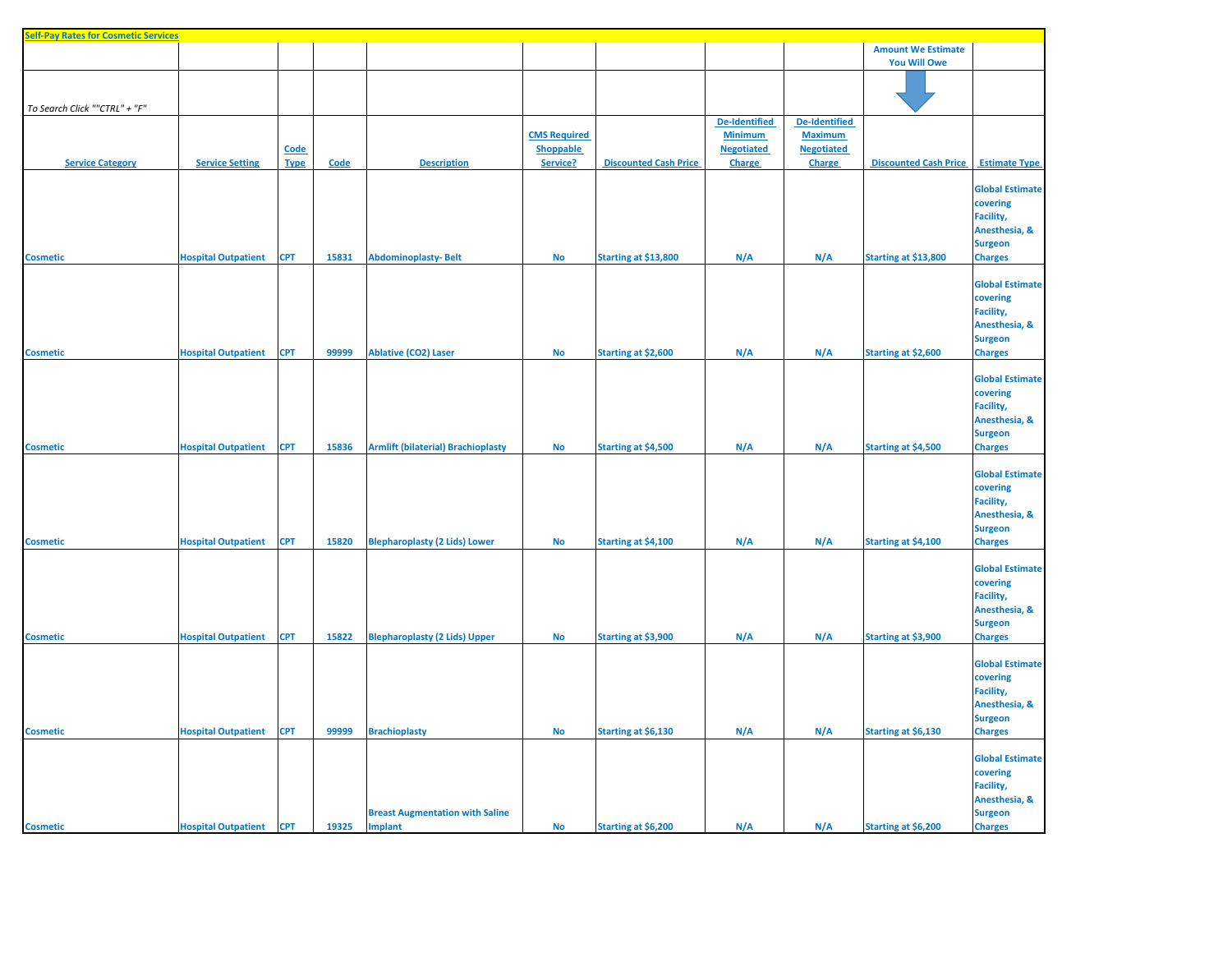| <b>Cosmetic</b> | <b>Hospital Outpatient</b>     | <b>CPT</b> | 19325 | <b>Breast Augmentation with Silicone</b><br><b>Implant</b>                         | No        | Starting at \$8,500  | N/A | N/A | Starting at \$8,500  | <b>Global Estimate</b><br>covering<br>Facility,<br>Anesthesia, &<br><b>Surgeon</b><br><b>Charges</b> |
|-----------------|--------------------------------|------------|-------|------------------------------------------------------------------------------------|-----------|----------------------|-----|-----|----------------------|------------------------------------------------------------------------------------------------------|
| <b>Cosmetic</b> | <b>Hospital Outpatient</b>     | <b>CPT</b> | 19316 | <b>Breast Lift Mastopexy-Bilateral</b><br>w/diff exchange saline                   | <b>No</b> | Starting at \$11,500 | N/A | N/A | Starting at \$11,500 | <b>Global Estimate</b><br>covering<br>Facility,<br>Anesthesia, &<br><b>Surgeon</b><br><b>Charges</b> |
| <b>Cosmetic</b> | <b>Hospital Outpatient</b>     | <b>CPT</b> | 19316 | <b>Breast Lift Mastopexy- Bilateral</b><br>w/diff exchange silicone                | No        | Starting at \$13,700 | N/A | N/A | Starting at \$13,700 | <b>Global Estimate</b><br>covering<br>Facility,<br>Anesthesia, &<br><b>Surgeon</b><br><b>Charges</b> |
| <b>Cosmetic</b> | <b>Hospital Outpatient</b>     | <b>CPT</b> | 19316 | <b>Breast Lift Mastopexy-Bilateral</b><br>w/implants or easy exchange<br>saline    | No        | Starting at \$10,700 | N/A | N/A | Starting at \$10,700 | <b>Global Estimate</b><br>covering<br>Facility,<br>Anesthesia, &<br><b>Surgeon</b><br><b>Charges</b> |
| <b>Cosmetic</b> | <b>Hospital Outpatient</b>     | <b>CPT</b> | 19316 | <b>Breast Lift Mastopexy- Bilateral</b><br>w/implants or easy exchange<br>silicone | No        | Starting at \$12,900 | N/A | N/A | Starting at \$12,900 | <b>Global Estimate</b><br>covering<br>Facility,<br>Anesthesia, &<br><b>Surgeon</b><br><b>Charges</b> |
| <b>Cosmetic</b> | <b>Hospital Outpatient</b>     | <b>CPT</b> | 19316 | <b>Breast Lift Mastopexy- crecent</b><br>bilateral                                 | <b>No</b> | Starting at \$2,900  | N/A | N/A | Starting at \$2,900  | <b>Global Estimate</b><br>covering<br>Facility,<br>Anesthesia, &<br><b>Surgeon</b><br><b>Charges</b> |
| <b>Cosmetic</b> | <b>Hospital Outpatient</b>     | <b>CPT</b> | 19316 | <b>Breast Lift Mastopexy- crecent</b><br>unilateral                                | No        | Starting at \$2,350  | N/A | N/A | Starting at \$2,350  | <b>Global Estimate</b><br>covering<br>Facility,<br>Anesthesia, &<br><b>Surgeon</b><br><b>Charges</b> |
| <b>Cosmetic</b> | <b>Hospital Outpatient</b>     | <b>CPT</b> | 19316 | <b>Breast Lift Mastopexy- full</b>                                                 | <b>No</b> | Starting at \$2,600  | N/A | N/A | Starting at \$2,600  | <b>Global Estimate</b><br>covering<br>Facility,<br>Anesthesia, &<br><b>Surgeon</b><br><b>Charges</b> |
| <b>Cosmetic</b> | <b>Hospital Outpatient CPT</b> |            | 19316 | <b>Breast Lift Mastopexy- modified</b>                                             | <b>No</b> | Starting at \$5,700  | N/A | N/A | Starting at \$5,700  | <b>Global Estimate</b><br>covering<br>Facility,<br>Anesthesia, &<br><b>Surgeon</b><br><b>Charges</b> |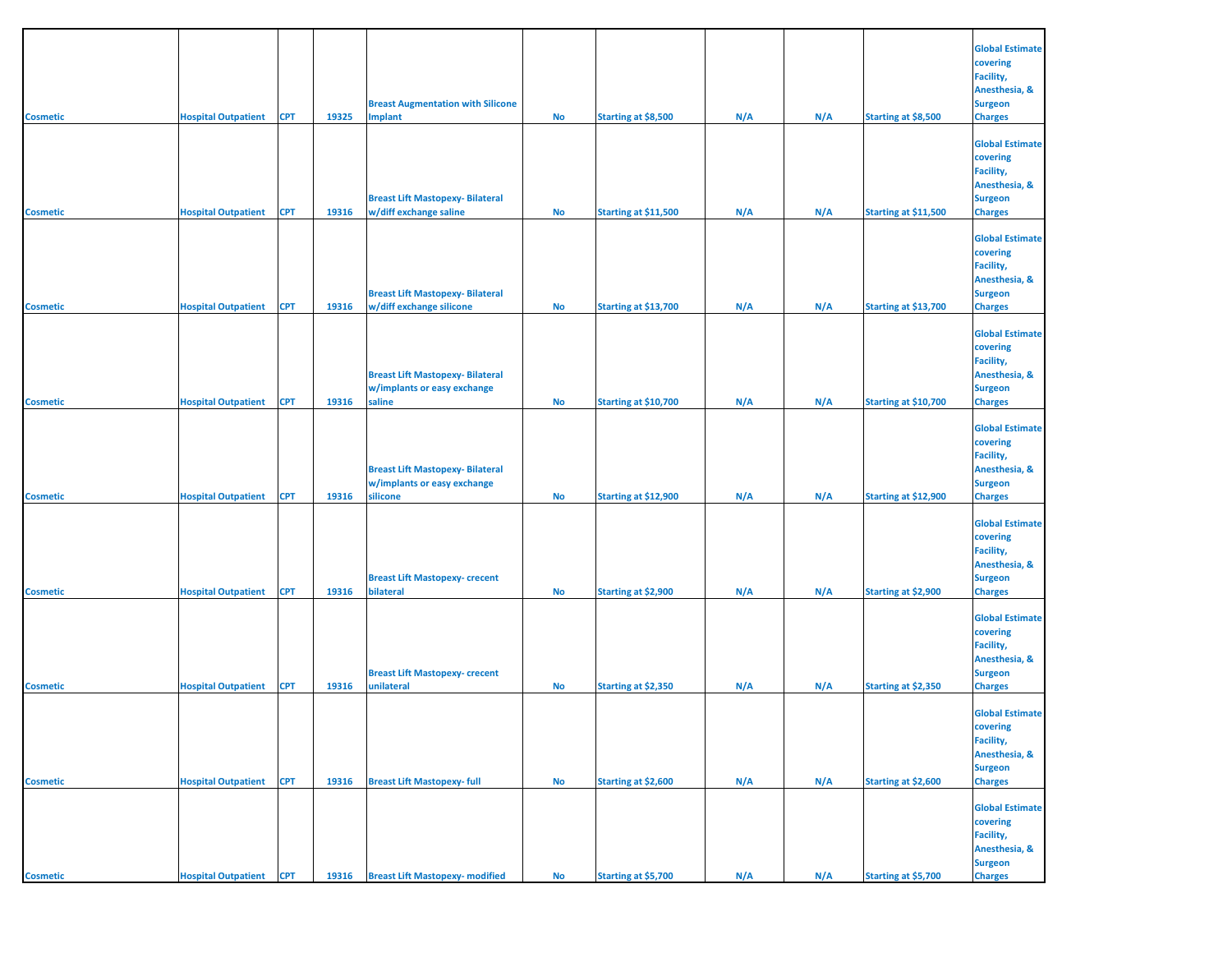|                 |                                |            |       |                                          |           |                            |     |     |                            | <b>Global Estimate</b>             |
|-----------------|--------------------------------|------------|-------|------------------------------------------|-----------|----------------------------|-----|-----|----------------------------|------------------------------------|
|                 |                                |            |       |                                          |           |                            |     |     |                            | covering<br>Facility,              |
|                 |                                |            |       |                                          |           |                            |     |     |                            | Anesthesia, &<br><b>Surgeon</b>    |
| <b>Cosmetic</b> | <b>Hospital Outpatient</b>     | <b>CPT</b> | 19316 | <b>Breast Lift Mastopexy- unilateral</b> | No        | Starting at \$3,900        | N/A | N/A | Starting at \$3,900        | <b>Charges</b>                     |
|                 |                                |            |       |                                          |           |                            |     |     |                            | <b>Global Estimate</b>             |
|                 |                                |            |       |                                          |           |                            |     |     |                            | covering<br>Facility,              |
|                 |                                |            |       |                                          |           |                            |     |     |                            | Anesthesia, &<br><b>Surgeon</b>    |
| <b>Cosmetic</b> | <b>Hospital Outpatient</b>     | <b>CPT</b> | 19318 | <b>Breast Reduction - Large</b>          | No        | Starting at \$8,880        | N/A | N/A | Starting at \$8,880        | <b>Charges</b>                     |
|                 |                                |            |       |                                          |           |                            |     |     |                            | <b>Global Estimate</b><br>covering |
|                 |                                |            |       |                                          |           |                            |     |     |                            | Facility,<br>Anesthesia, &         |
| <b>Cosmetic</b> | <b>Hospital Outpatient</b>     | <b>CPT</b> | 19318 | <b>Breast Reduction - Small</b>          | <b>No</b> | Starting at \$7,975        | N/A | N/A | Starting at \$7,975        | <b>Surgeon</b><br><b>Charges</b>   |
|                 |                                |            |       |                                          |           |                            |     |     |                            |                                    |
|                 |                                |            |       |                                          |           |                            |     |     |                            | <b>Global Estimate</b><br>covering |
|                 |                                |            |       |                                          |           |                            |     |     |                            | Facility,<br>Anesthesia, &         |
| <b>Cosmetic</b> | <b>Hospital Outpatient</b>     | <b>CPT</b> | 15824 | <b>Browlift-endotynes each</b>           | No        | Starting at \$7,000        | N/A | N/A | Starting at \$7,000        | <b>Surgeon</b><br><b>Charges</b>   |
|                 |                                |            |       |                                          |           |                            |     |     |                            | <b>Global Estimate</b>             |
|                 |                                |            |       |                                          |           |                            |     |     |                            | covering<br>Facility,              |
|                 |                                |            |       |                                          |           |                            |     |     |                            | Anesthesia, &<br><b>Surgeon</b>    |
| <b>Cosmetic</b> | <b>Hospital Outpatient</b>     | <b>CPT</b> | 99999 | <b>Buttock Lift</b>                      | No        | Starting at \$7,000        | N/A | N/A | Starting at \$7,000        | <b>Charges</b>                     |
|                 |                                |            |       |                                          |           |                            |     |     |                            | <b>Global Estimate</b>             |
|                 |                                |            |       |                                          |           |                            |     |     |                            | covering<br>Facility,              |
|                 |                                |            |       |                                          |           |                            |     |     |                            | Anesthesia, &<br><b>Surgeon</b>    |
| <b>Cosmetic</b> | <b>Hospital Outpatient</b>     | <b>CPT</b> | 27899 | <b>Calf Implants</b>                     | No        | Starting at \$12,100       | N/A | N/A | Starting at \$12,100       | <b>Charges</b>                     |
|                 |                                |            |       |                                          |           |                            |     |     |                            | <b>Global Estimate</b><br>covering |
|                 |                                |            |       |                                          |           |                            |     |     |                            | Facility,<br>Anesthesia, &         |
| <b>Cosmetic</b> | <b>Hospital Outpatient</b>     | <b>CPT</b> | 21208 | <b>Cheek Implants</b>                    | No        | Starting at \$3,100        | N/A | N/A | Starting at \$3,100        | <b>Surgeon</b><br><b>Charges</b>   |
|                 |                                |            |       |                                          |           |                            |     |     |                            | <b>Global Estimate</b>             |
|                 |                                |            |       |                                          |           |                            |     |     |                            | covering                           |
|                 |                                |            |       |                                          |           |                            |     |     |                            | Facility,<br>Anesthesia, &         |
| <b>Cosmetic</b> | <b>Hospital Outpatient</b>     | <b>CPT</b> | 21208 | <b>Chin Implants</b>                     | No        | <b>Starting at \$4,900</b> | N/A | N/A | <b>Starting at \$4,900</b> | <b>Surgeon</b><br><b>Charges</b>   |
|                 |                                |            |       |                                          |           |                            |     |     |                            | <b>Global Estimate</b>             |
|                 |                                |            |       |                                          |           |                            |     |     |                            | covering<br>Facility,              |
|                 |                                |            |       |                                          |           |                            |     |     |                            | Anesthesia, &<br><b>Surgeon</b>    |
| <b>Cosmetic</b> | <b>Hospital Outpatient CPT</b> |            | 15829 | <b>Facelift</b>                          | No        | Starting at \$9,500        | N/A | N/A | Starting at \$9,500        | <b>Charges</b>                     |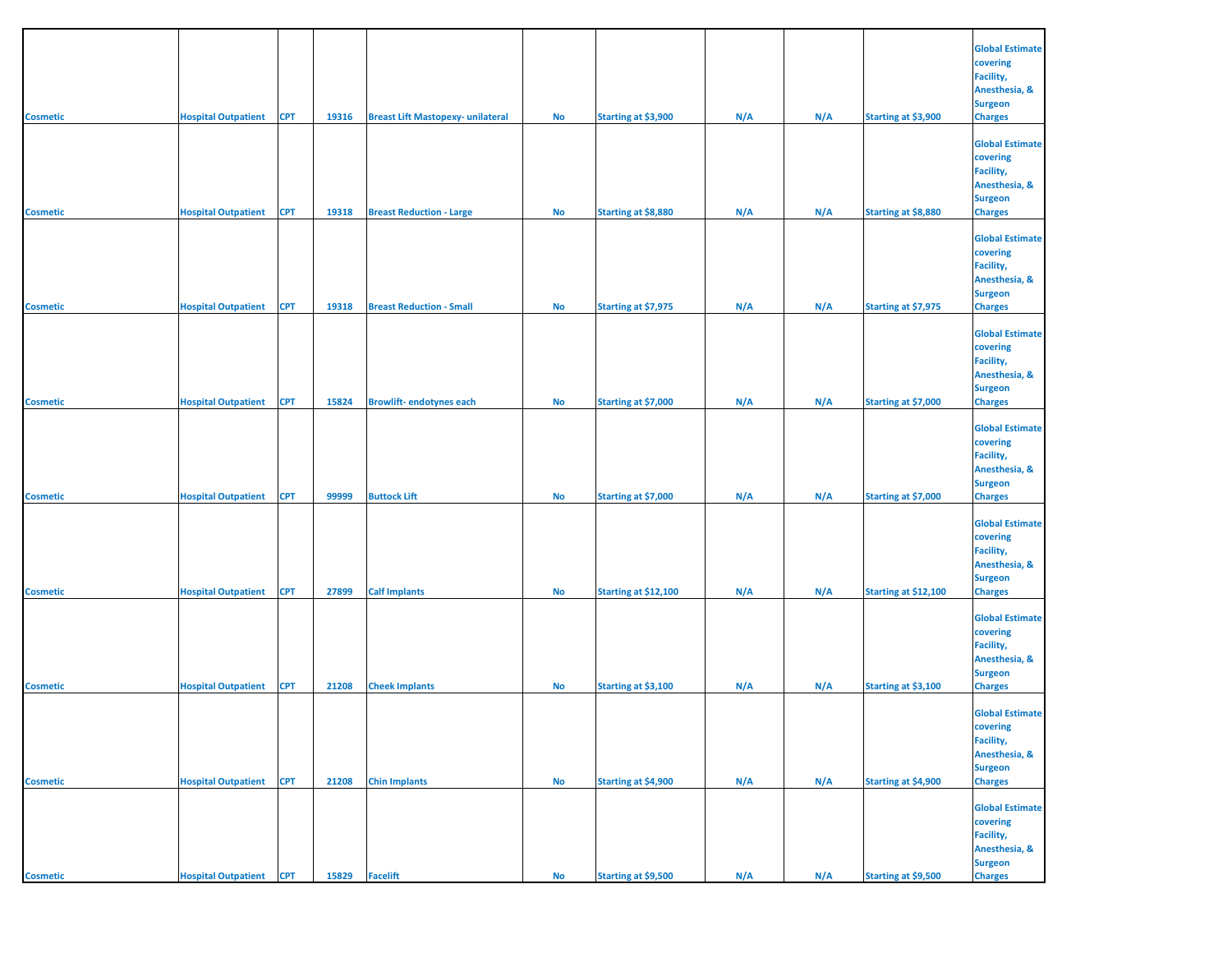| <b>Cosmetic</b> | <b>Hospital Outpatient</b>     | <b>CPT</b> | 21120 | <b>Genioplasty (Sliding)</b>                                                                      | No        | Starting at \$3,500  | N/A | N/A | Starting at \$3,500  | <b>Global Estimate</b><br>covering<br>Facility,<br>Anesthesia, &<br><b>Surgeon</b><br><b>Charges</b> |
|-----------------|--------------------------------|------------|-------|---------------------------------------------------------------------------------------------------|-----------|----------------------|-----|-----|----------------------|------------------------------------------------------------------------------------------------------|
|                 |                                |            |       |                                                                                                   |           |                      |     |     |                      | <b>Global Estimate</b><br>covering<br>Facility,<br>Anesthesia, &                                     |
| <b>Cosmetic</b> | <b>Hospital Outpatient</b>     | <b>CPT</b> | 99999 | <b>Gynecomastia Removal-</b><br>excisional/difficult                                              | <b>No</b> | Starting at \$7,200  | N/A | N/A | Starting at \$7,200  | <b>Surgeon</b><br><b>Charges</b>                                                                     |
| <b>Cosmetic</b> | <b>Hospital Outpatient</b>     | <b>CPT</b> | 99999 | <b>Gynecomastia Removal- modified</b>                                                             | No        | Starting at \$5,500  | N/A | N/A | Starting at \$5,500  | <b>Global Estimate</b><br>covering<br>Facility,<br>Anesthesia, &<br><b>Surgeon</b><br><b>Charges</b> |
|                 |                                |            |       |                                                                                                   |           |                      |     |     |                      | <b>Global Estimate</b><br>covering<br>Facility,<br>Anesthesia, &                                     |
| <b>Cosmetic</b> | <b>Hospital Outpatient</b>     | <b>CPT</b> | 19371 | <b>Implant Removal &amp; No</b><br><b>Replacement Bilateral</b>                                   | No        | Starting at \$5,500  | N/A | N/A | Starting at \$5,500  | <b>Surgeon</b><br><b>Charges</b>                                                                     |
| <b>Cosmetic</b> | <b>Hospital Outpatient</b>     | <b>CPT</b> | 19371 | <b>Implant Removal &amp; No</b><br><b>Replacement Unilateral</b>                                  | No        | Starting at \$3,900  | N/A | N/A | Starting at \$3,900  | <b>Global Estimate</b><br>covering<br>Facility,<br>Anesthesia, &<br><b>Surgeon</b><br><b>Charges</b> |
|                 |                                |            |       | <b>Implant Removal with</b><br><b>Capsulotomy &amp; Replacement</b>                               |           |                      |     |     |                      | <b>Global Estimate</b><br>covering<br>Facility,<br>Anesthesia, &<br><b>Surgeon</b>                   |
| <b>Cosmetic</b> | <b>Hospital Outpatient</b>     | <b>CPT</b> | 19371 | <b>Bilateral (Saline)</b><br><b>Implant Removal with</b><br><b>Capsulotomy &amp; Replacement</b>  | No        | Starting at \$9,650  | N/A | N/A | Starting at \$9,650  | <b>Charges</b><br><b>Global Estimate</b><br>covering<br>Facility,<br>Anesthesia, &<br><b>Surgeon</b> |
| <b>Cosmetic</b> | <b>Hospital Outpatient</b>     | <b>CPT</b> | 19371 | <b>Bilateral (Silicone)</b>                                                                       | No        | Starting at \$11,850 | N/A | N/A | Starting at \$11,850 | <b>Charges</b>                                                                                       |
| <b>Cosmetic</b> | <b>Hospital Outpatient</b>     | <b>CPT</b> | 19371 | <b>Implant Removal with</b><br><b>Capsulotomy &amp; Replacement</b><br><b>Uniilateral</b>         | No        | Starting at \$7,400  | N/A | N/A | Starting at \$7,400  | <b>Global Estimate</b><br>covering<br>Facility,<br>Anesthesia, &<br><b>Surgeon</b><br><b>Charges</b> |
| <b>Cosmetic</b> | <b>Hospital Outpatient CPT</b> |            | 19371 | <b>Implant Removal with</b><br><b>Capsulotomy &amp; Replacement</b><br><b>Unilateral (Saline)</b> | <b>No</b> | Starting at \$6,300  | N/A | N/A | Starting at \$6,300  | <b>Global Estimate</b><br>covering<br>Facility,<br>Anesthesia, &<br><b>Surgeon</b><br><b>Charges</b> |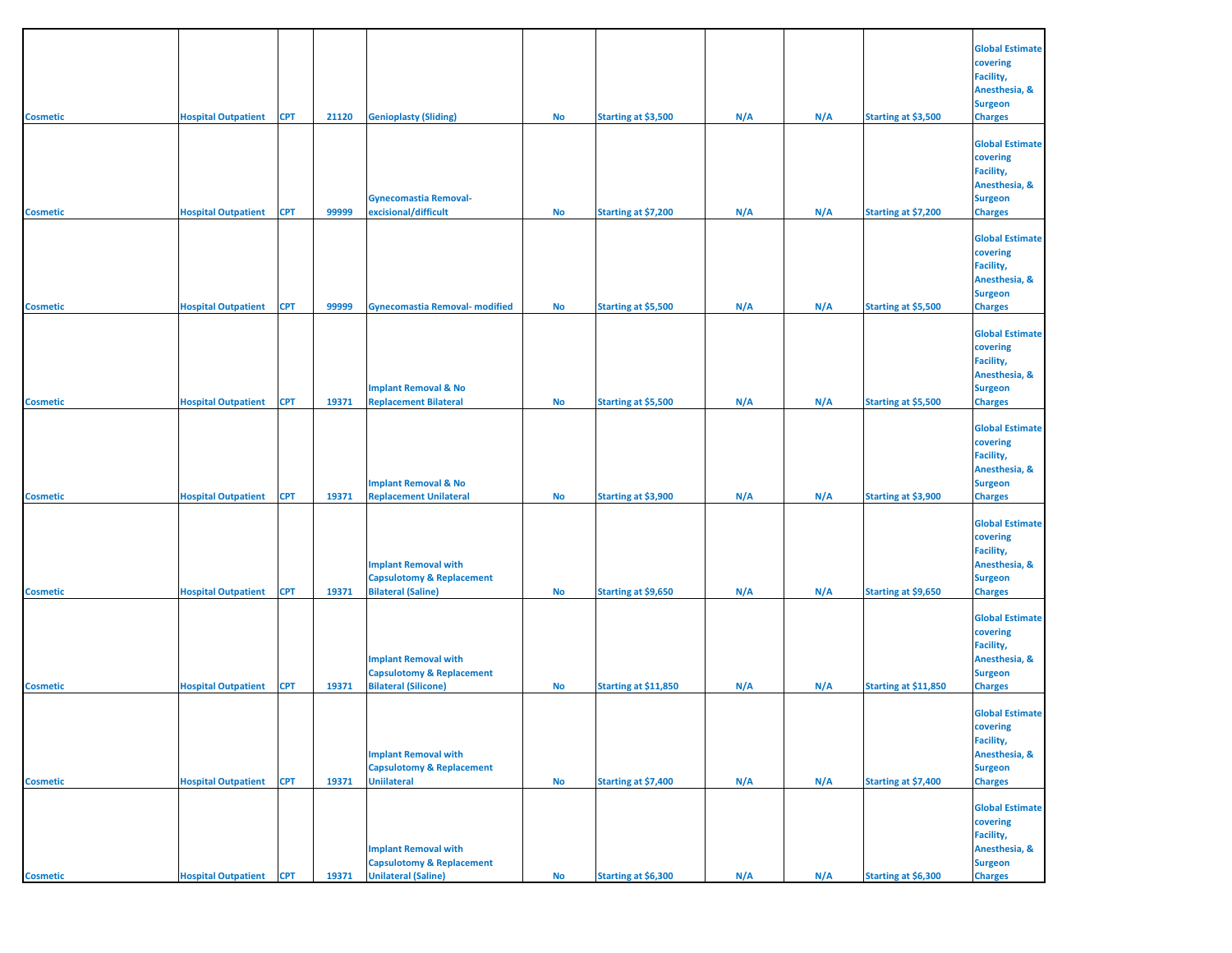| <b>Cosmetic</b> | <b>Hospital Outpatient</b>     | <b>CPT</b> | 19370 | <b>Implant Removal with Open</b><br><b>Capsulotomy &amp; Replacement</b><br><b>Bilateral (Saline)</b>     | No        | Starting at \$8,650  | N/A | N/A | Starting at \$8,650  | <b>Global Estimate</b><br>covering<br>Facility,<br>Anesthesia, &<br><b>Surgeon</b><br><b>Charges</b> |
|-----------------|--------------------------------|------------|-------|-----------------------------------------------------------------------------------------------------------|-----------|----------------------|-----|-----|----------------------|------------------------------------------------------------------------------------------------------|
| <b>Cosmetic</b> | <b>Hospital Outpatient</b>     | <b>CPT</b> | 19370 | <b>Implant Removal with Open</b><br><b>Capsulotomy &amp; Replacement</b><br><b>Bilateral (Silicone)</b>   | No        | Starting at \$10,850 | N/A | N/A | Starting at \$10,850 | <b>Global Estimate</b><br>covering<br>Facility,<br>Anesthesia, &<br><b>Surgeon</b><br><b>Charges</b> |
| <b>Cosmetic</b> | <b>Hospital Outpatient</b>     | <b>CPT</b> | 19370 | <b>Implant Removal with Open</b><br><b>Capsulotomy &amp; Replacement</b><br><b>Uniilateral (Silicone)</b> | No        | Starting at \$6,900  | N/A | N/A | Starting at \$6,900  | <b>Global Estimate</b><br>covering<br>Facility,<br>Anesthesia, &<br><b>Surgeon</b><br><b>Charges</b> |
| <b>Cosmetic</b> | <b>Hospital Outpatient</b>     | CPT        | 19370 | <b>Implant Removal with Open</b><br><b>Capsulotomy &amp; Replacement</b><br><b>Unilateral (Saline)</b>    | No        | Starting at \$5,750  | N/A | N/A | Starting at \$5,750  | <b>Global Estimate</b><br>covering<br>Facility,<br>Anesthesia, &<br><b>Surgeon</b><br><b>Charges</b> |
| <b>Cosmetic</b> | <b>Hospital Outpatient</b>     | <b>CPT</b> | 40530 | <b>Lip Reduction</b>                                                                                      | No        | Starting at \$11,900 | N/A | N/A | Starting at \$11,900 | <b>Global Estimate</b><br>covering<br>Facility,<br>Anesthesia, &<br><b>Surgeon</b><br><b>Charges</b> |
| <b>Cosmetic</b> | <b>Hospital Outpatient</b>     | <b>CPT</b> | 15879 | <b>Liposuction: Combo Lower</b><br><b>Extremity (4 areas)</b>                                             | No        | Starting at \$5,150  | N/A | N/A | Starting at \$5,150  | <b>Global Estimate</b><br>covering<br>Facility,<br>Anesthesia, &<br><b>Surgeon</b><br><b>Charges</b> |
| <b>Cosmetic</b> | <b>Hospital Outpatient</b>     | <b>CPT</b> | 15876 | <b>Liposuction: Head &amp; Neck</b>                                                                       | No        | Starting at \$5,000  | N/A | N/A | Starting at \$5,000  | <b>Global Estimate</b><br>covering<br>Facility,<br>Anesthesia, &<br><b>Surgeon</b><br><b>Charges</b> |
| <b>Cosmetic</b> | <b>Hospital Outpatient</b>     | <b>CPT</b> | 15879 | <b>Liposuction: Lower Extremity</b>                                                                       | No        | Starting at \$5,000  | N/A | N/A | Starting at \$5,000  | <b>Global Estimate</b><br>covering<br>Facility,<br>Anesthesia, &<br><b>Surgeon</b><br><b>Charges</b> |
| <b>Cosmetic</b> | <b>Hospital Outpatient CPT</b> |            | 15877 | <b>Liposuction: Trunk</b>                                                                                 | <b>No</b> | Starting at \$4,300  | N/A | N/A | Starting at \$4,300  | <b>Global Estimate</b><br>covering<br>Facility,<br>Anesthesia, &<br><b>Surgeon</b><br><b>Charges</b> |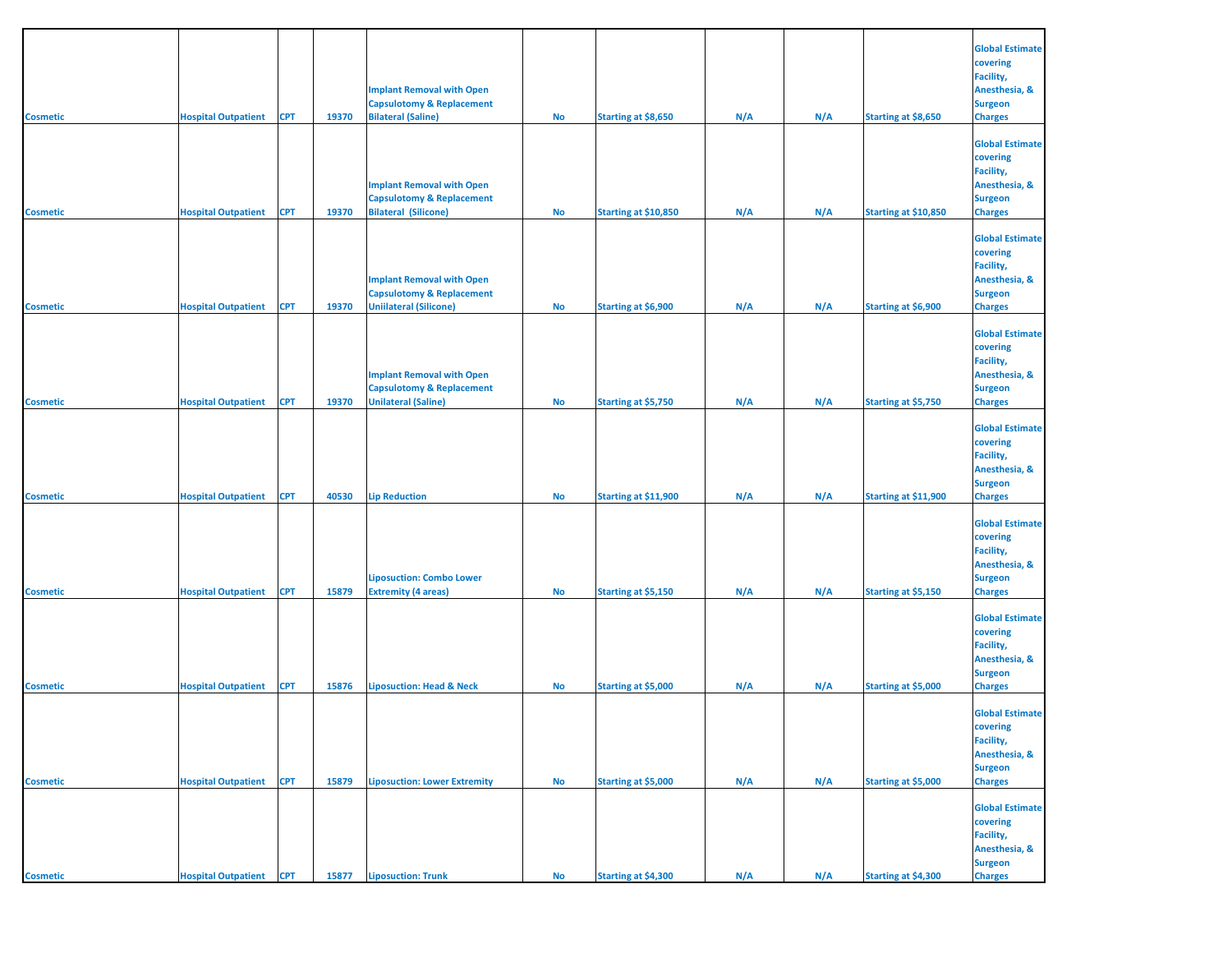| <b>Cosmetic</b>                    | <b>Hospital Outpatient</b>                               | <b>CPT</b>               | 15878          | <b>Liposuction: Upper Extremity</b>                       | No        | Starting at \$4,300                        | N/A        | N/A        | Starting at \$4,300                        | <b>Global Estimate</b><br>covering<br>Facility,<br>Anesthesia, &<br><b>Surgeon</b><br><b>Charges</b>                   |
|------------------------------------|----------------------------------------------------------|--------------------------|----------------|-----------------------------------------------------------|-----------|--------------------------------------------|------------|------------|--------------------------------------------|------------------------------------------------------------------------------------------------------------------------|
|                                    |                                                          |                          |                |                                                           |           |                                            |            |            |                                            | <b>Global Estimate</b><br>covering<br>Facility,<br>Anesthesia, &<br><b>Surgeon</b>                                     |
| <b>Cosmetic</b>                    | <b>Hospital Outpatient</b><br><b>Hospital Outpatient</b> | <b>CPT</b><br><b>CPT</b> | 99999<br>15828 | Lower Body Lift (buttock & thigh)<br><b>Mini Facelift</b> | No<br>No  | Starting at \$11,100                       | N/A<br>N/A | N/A<br>N/A | Starting at \$11,100                       | <b>Charges</b><br><b>Global Estimate</b><br>covering<br>Facility,<br>Anesthesia, &<br><b>Surgeon</b><br><b>Charges</b> |
| <b>Cosmetic</b>                    |                                                          |                          |                |                                                           |           | Starting at \$7,500                        |            |            | Starting at \$7,500                        | <b>Global Estimate</b><br>covering<br>Facility,<br>Anesthesia, &<br><b>Surgeon</b>                                     |
| <b>Cosmetic</b>                    | <b>Hospital Outpatient</b>                               | <b>CPT</b>               | 69300          | <b>Otoplasty Bilateral</b>                                | No        | Starting at \$5,700                        | N/A        | N/A        | Starting at \$5,700                        | <b>Charges</b><br><b>Global Estimate</b><br>covering<br>Facility,<br>Anesthesia, &<br><b>Surgeon</b>                   |
| <b>Cosmetic</b><br><b>Cosmetic</b> | <b>Hospital Outpatient</b><br><b>Hospital Outpatient</b> | <b>CPT</b><br><b>CPT</b> | 69300<br>15825 | <b>Otoplasty Unilateral</b><br><b>Plastimalplasty</b>     | No<br>No  | Starting at \$3,750<br>Starting at \$4,700 | N/A<br>N/A | N/A<br>N/A | Starting at \$3,750<br>Starting at \$4,700 | <b>Charges</b><br><b>Global Estimate</b><br>covering<br>Facility,<br>Anesthesia, &<br><b>Surgeon</b><br><b>Charges</b> |
| <b>Cosmetic</b>                    | <b>Hospital Outpatient</b>                               | <b>CPT</b>               | 30410          | <b>Rhinoplasty Plain</b>                                  | <b>No</b> | Starting at \$7,150                        | N/A        | N/A        | Starting at \$7,150                        | <b>Global Estimate</b><br>covering<br>Facility,<br>Anesthesia, &<br><b>Surgeon</b><br><b>Charges</b>                   |
| <b>Cosmetic</b>                    | <b>Hospital Outpatient</b>                               | <b>CPT</b>               | 30400          | <b>Rhinoplasty Tip</b>                                    | No        | Starting at \$4,500                        | N/A        | N/A        | <b>Starting at \$4,500</b>                 | <b>Global Estimate</b><br>covering<br>Facility,<br>Anesthesia, &<br><b>Surgeon</b><br><b>Charges</b>                   |
| <b>Cosmetic</b>                    | <b>Hospital Outpatient CPT</b>                           |                          | 30420          | Septorhinoplasty                                          | <b>No</b> | Starting at \$5,950                        | N/A        | N/A        | Starting at \$5,950                        | <b>Global Estimate</b><br>covering<br>Facility,<br>Anesthesia, &<br><b>Surgeon</b><br><b>Charges</b>                   |